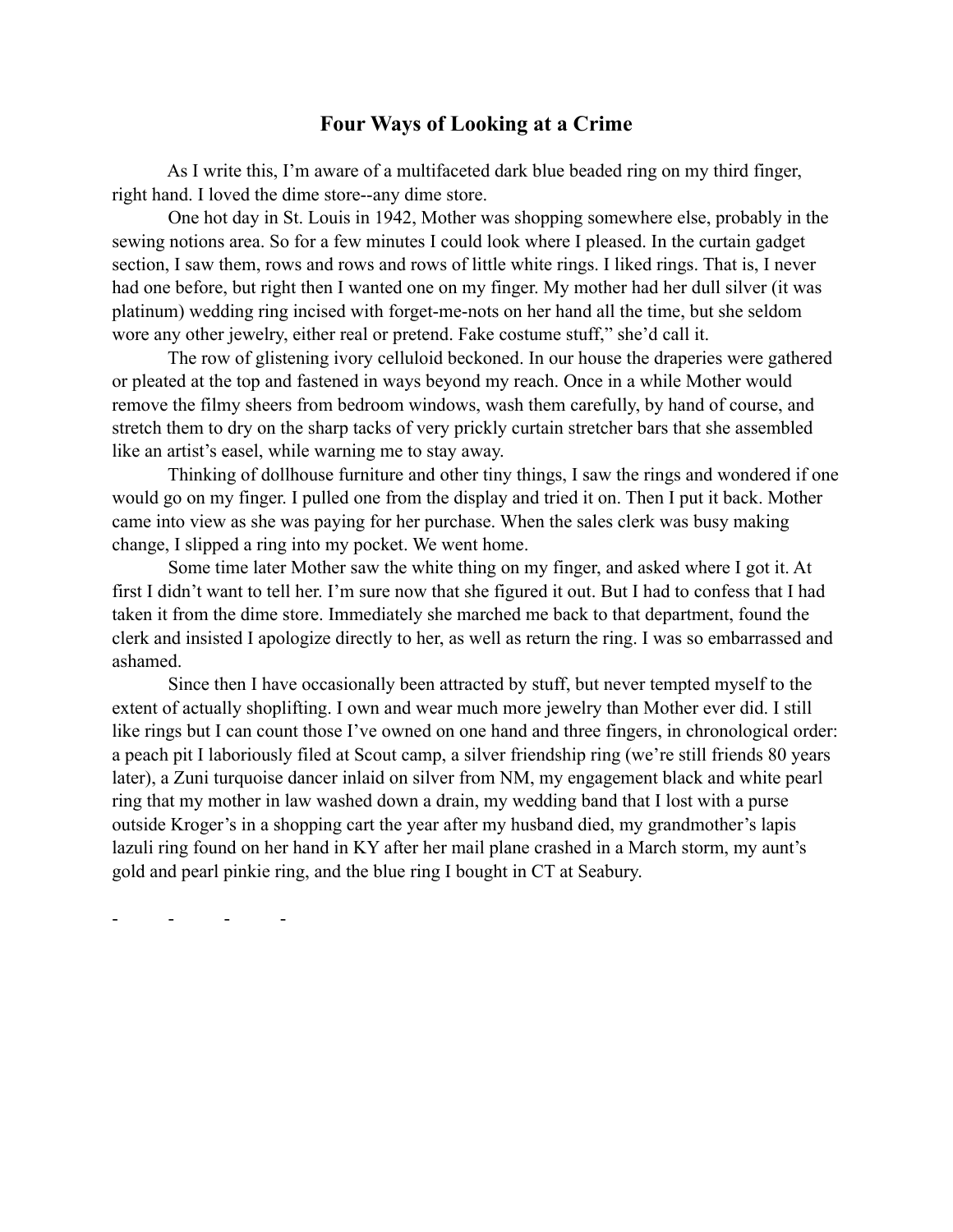Here comes that mother and child again. I wonder why. The child's face is barely taller than the counter, but she avoids my eyes. Did the thread I sold not match, and she wants to return it?

"Hello, Madam. May I help you?"

"Yes, thank you. Now tell her what you told me. " She turns toward the child.

 "I'm sorry, but I took this ring. And here it is," she lisped, offering me a single small white curtain ring, the kind people use to hang voile or nainsook kitchen curtains.

"Yes, but what do you mean?" I asked.

 "Mommy says I stole it from here. I have to apologize and give it back to you. Please take it. I'm not allowed to keep it."

 "Thank you," I say, looking as stern as possible. "That was a bad thing to do, if you didn't pay for it. Don't ever do that again!"

"No, I won't."

 The unsmiling mother collected her dignity and her ten year old, walking quickly out of the store. I wonder how many other parents would have made the child apologize.

- - - - - -

 Maybe Carolann will be entertained by a little trip to Woolworth's this afternoon. I could use some more blue and green floss to blend in that embroidery I started the other day. The clerk was helpful and we finished my errand quickly. I'll reward her for not whining by offering cookies and chocolate milk when we get home…What's that white thing on her hand?… Looks like a little ring. She doesn't have anything like that, I know…

 "What's that on your hand, honey?… Where did you get it? And when? Did you pay for it? I know you don't have any money. But it's not yours! You didn't pay for it and neither did I. I would have given it to you if you had asked, but you didn't ask…. I didn't even know you were interested in it…

 Why did you do that? That's not right, you know. Come on. We are going right back to that store and you are going to return the ring. Furthermore, you will apologize to the lady in the curtain department.

 And you will never take anything again like that, in a store. Do you promise me? OK, here we go…

 "You are the clerk who helped me when we were here a while ago? I'm sorry to bother you again, but my daughter has something to tell you…"

- - - - -